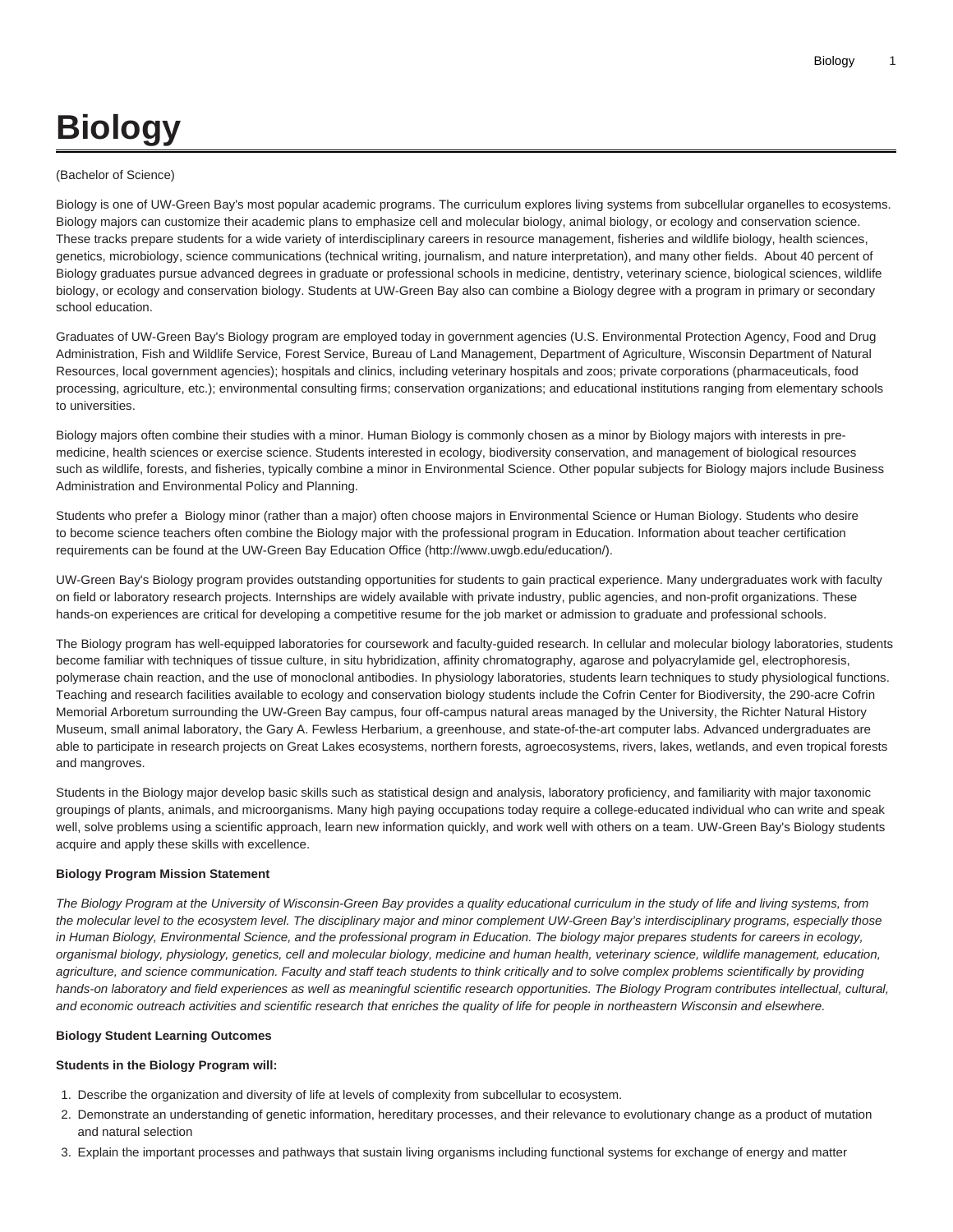- 4. Solve problems by applying a scientific process of inquiry, including the effective use of appropriate techniques, instrumentation, and data analysis
- 5. Identify and interpret findings of scientists and communicate results of scientific work to others in the scientific community and the general public

# [Major Area of Emphasis](http://catalog.uwgb.edu/undergraduate/programs/biology/major/) **(**<http://catalog.uwgb.edu/undergraduate/programs/biology/major/>**)**

Students must complete requirements in one of the following areas of emphasis:

• Animal Biology

• Animal Biology (Accelerated) - Integrated with graduate Environmental Science & Policy program

- Aquaculture
- Aquatic Ecology and Fisheries Emphasis
- Biology for Educators
- Cell/Molecular
- Ecology and Conservation
	- Ecology and Conservation (Accelerated) Integrated with graduate Environmental Science & Policy Program
- Microbiology
- Pre-Veterinary

## **Minor**

| Code                                      | <b>Title</b>                                                                                                                 | <b>Credits</b> |
|-------------------------------------------|------------------------------------------------------------------------------------------------------------------------------|----------------|
| <b>Supporting Courses</b>                 |                                                                                                                              | 18             |
| BIOLOGY 201<br>& BIOLOGY 202              | Principles of Biology: Cellular and Molecular Processes<br>and Principles of Biology Lab: Cellular and Molecular Processes   |                |
| BIOLOGY 203<br>& BIOLOGY 204              | Principles of Biology: Organisms, Ecology, and Evolution<br>and Principles of Biology Lab: Organisms, Ecology, and Evolution |                |
| <b>CHEM 211</b><br>& CHEM 213             | Principles of Chemistry I<br>and Principles of Chemistry I Laboratory                                                        |                |
| <b>CHEM 212</b><br>& CHEM 214             | Principles of Chemistry II<br>and Principles of Chemistry II Laboratory                                                      |                |
| <b>Upper-Level Courses</b>                |                                                                                                                              | $17 - 18$      |
| BIOLOGY 303                               | Genetics                                                                                                                     |                |
| BIOLOGY 306                               | Principles of Ecology                                                                                                        |                |
| BIOLOGY 309                               | <b>Evolutionary Biology</b>                                                                                                  |                |
| Cell or Microbiology (Choose one course): |                                                                                                                              |                |
| BIOLOGY 307<br>& BIOLOGY 308              | Cell Biology<br>and Cell Biology Laboratory                                                                                  |                |
| BIOLOGY 323<br>& BIOLOGY 324              | Principles of Microbiology<br>and Principles of Microbiology Laboratory                                                      |                |
| Choose one of the following courses:      |                                                                                                                              |                |
| BIOLOGY 311                               | Plant Physiology                                                                                                             |                |
| BIOLOGY 346                               | Comparative Physiology                                                                                                       |                |

**Total Credits 35-36**

# [Curriculum Guides](http://catalog.uwgb.edu/undergraduate/programs/biology/cg/) **(**<http://catalog.uwgb.edu/undergraduate/programs/biology/cg/>**)**

The following are curriculum guides for a four-year Biology degree program and is subject to change without notice. Students should consult a Biology program advisor to ensure that they have the most accurate and up-to-date information available about a particular four-year degree option.

- Biology Major with Emphasis in Animal Biology Curriculum Guide Example
- Biology Major with Emphasis in Ecology & Conservation Biology Curriculum Guide Example
- Biology Major with Emphasis in Cell/Molecular Biology Curriculum Guide Example
- Biology Major with Emphasis in Biology for Educators Curriculum Guide Example

## **Faculty**

**Rebecca Abler**; Professor; Ph.D., Virginia Polytechnic Institute and State University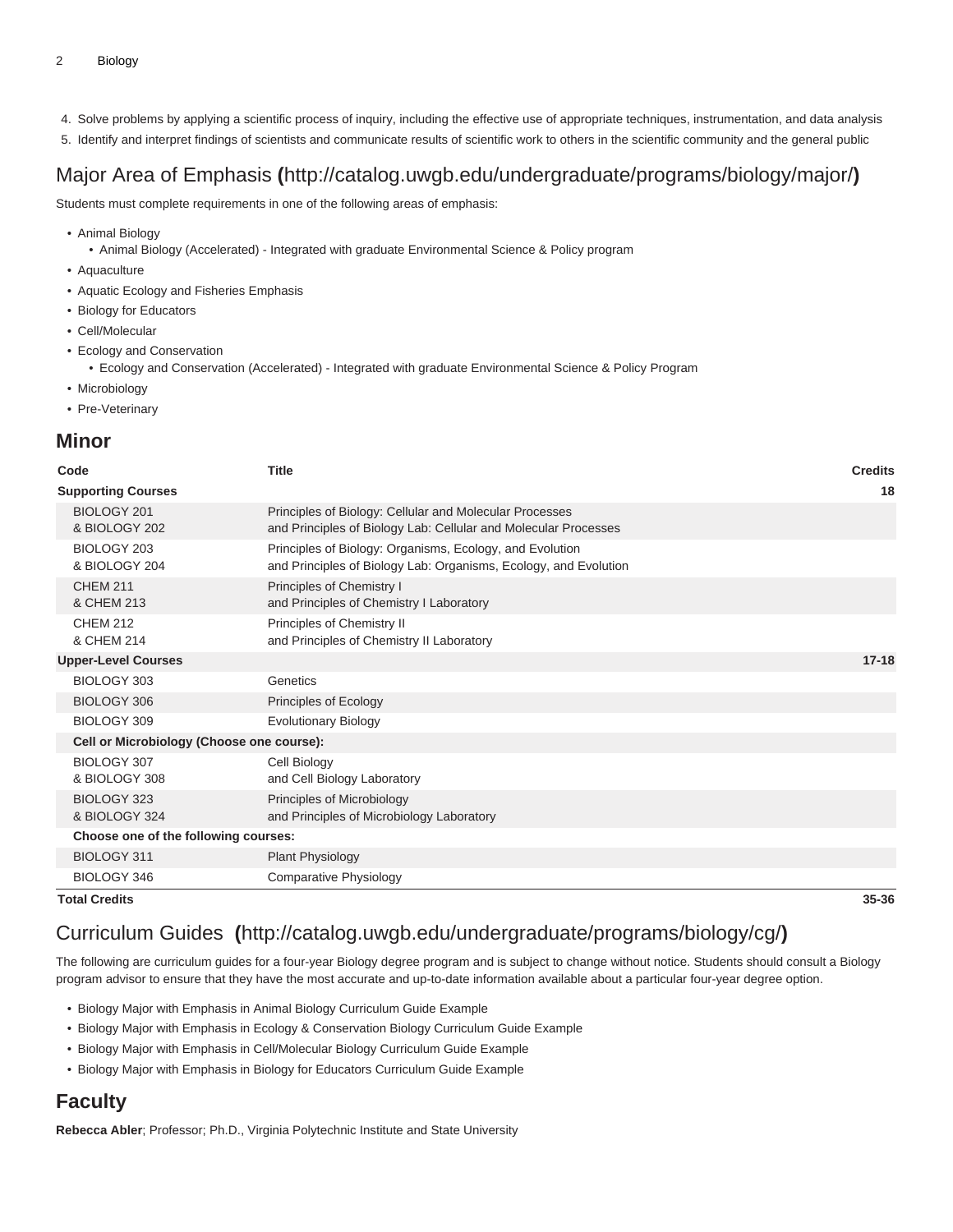**Mathew E Dornbush**; Professor; Ph.D., Iowa State University\* **Michael L Draney**; Professor; Ph.D., University of Georgia\* Patrick S Forsythe; Professor; Ph.D., Michigan State University\* **Richard Hein**; Professor; Ph.D., University of Rhode Island **Robert W Howe**; Professor; Ph.D., University of Wisconsin - Madison **Amy T Wolf**; Professor; Ph.D., University of California - Davis, chair\* **Lisa Grubisha**; Associate Professor; Ph.D., University of California - Berkeley **James C Marker**; Associate Professor; Ph.D., Brigham Young University\* **Daniel J Meinhardt**; Associate Professor; Ph.D., University of Kansas\* **Brian J Merkel**; Associate Professor; Ph.D., Virginia Commonwealth University **Uwe Pott**; Associate Professor; Ph.D., University of Zurich (Switzerland) **Karen Stahlheber**; Associate Professor; Ph.D., University of California - Santa Barbara **Carly Kibbe**; Assistant Professor; Ph.D., University of Wisconsin - Madison **Paul R Mueller**; Assistant Professor; Ph.D., California Institute of Technology **Keir Wefferling**; Assistant Professor; Ph.D., University of Wisconsin - Milwaukee **Christopher Houghton**; Lecturer; Ph.D., University of Wisconsin - Milwaukee

# **Catalog Training**

- List 1
- list 2
- list 3
- list 4

[Internal Links](http://catalog.uwgb.edu/undergraduate/planning/) (<http://catalog.uwgb.edu/undergraduate/planning/>)

[External links \(http://www.uwgb.edu/academics/](http://www.uwgb.edu/academics/))

[Email links](mailto:cgansemer@courseleaf.com) [\(cgansemer@courseleaf.com](cgansemer@courseleaf.com))

## **Formatted Tables here**

| Code                 | <b>Title</b>                |                                                                                 | <b>Credits</b> |
|----------------------|-----------------------------|---------------------------------------------------------------------------------|----------------|
| BIOLOGY 198          | <b>First Year Seminar</b>   |                                                                                 | 3              |
| BIOLOGY 307          | Cell Biology                |                                                                                 | 3              |
| BIOLOGY 309          | <b>Evolutionary Biology</b> |                                                                                 | 3              |
| BIOLOGY 298          | Independent Study           |                                                                                 | $1 - 4$        |
| BIOLOGY 304          | <b>Genetics Laboratory</b>  |                                                                                 | $\mathbf{1}$   |
| BIOLOGY 320          | <b>Field Botany</b>         |                                                                                 | $\overline{4}$ |
| <b>CHEM 104</b>      | Survey of General Chemistry |                                                                                 | 4              |
| <b>Total Credits</b> |                             |                                                                                 | $19 - 22$      |
| Course               |                             | Title                                                                           | <b>Credits</b> |
| <b>First Year</b>    |                             |                                                                                 |                |
| Fall                 |                             |                                                                                 |                |
| BIOLOGY 198          |                             | First Year Seminar                                                              | 3              |
| BIOLOGY 200          |                             | Principles of Biology<br>Discussion: Cellular and<br><b>Molecular Processes</b> | $\mathbf{1}$   |